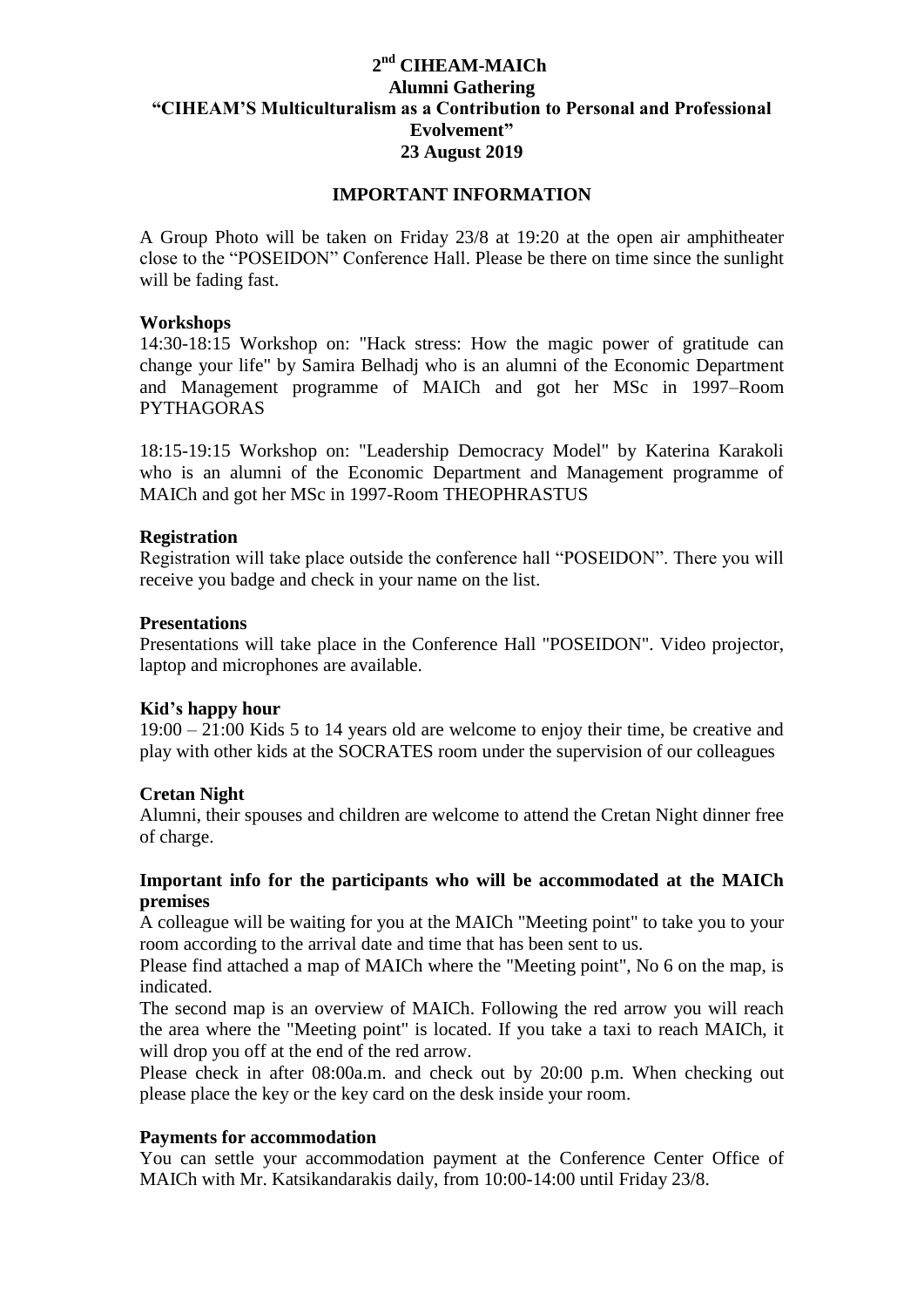# **Meals**

Full board and lodging is offered in the room price. Restaurant time schedule:

- Breakfast: 08:00-09:00
- Lunch: 13:00-14:00
- Dinner: 19:00-19:30
- On Sundays only breakfast and dinner are served. During official holidays light lunch is served.

Any change to the above schedule is announced accordingly.

# **Excursion to KNOSSOS on Saturday 24 August 2019**

We have arranged for the alumni participants and their families the excursion to Knossos Palace and the Archaeological Museum of Heraklion for Saturday the 24th August 2019. The bus will **depart from MAICh** (main entrance-across the basketball court) **at 08:30** o'clock.

The entrance ticket to Knossos and the Museum (combined ticket for both) costs **16€** per person. Young people under 18 years have free entrance (present an ID or passport). Students can pay half price if they present at the cashier a valid student ID. The ticket for the entrance to Knossos only, costs 15€.

You will have to purchase the tickets at the entrance of the Knossos Palace. The tourist guide will assist you on that.

The cost for the bus and the tourist guide (you will meet at Heraklion) is **25€/person**  paid at the travel agency directly. Children under 14 pay **12€**.

Please take into consideration that there is only one (50-seat) bus booked for the excursion so priority will be given to those of you that have already requested to join the excursion and have registered to the event. If there are remaining places, they will be distributed on a first come first served basis.

*Payment will be made on the 23rd August during registration at MAICh premises.*